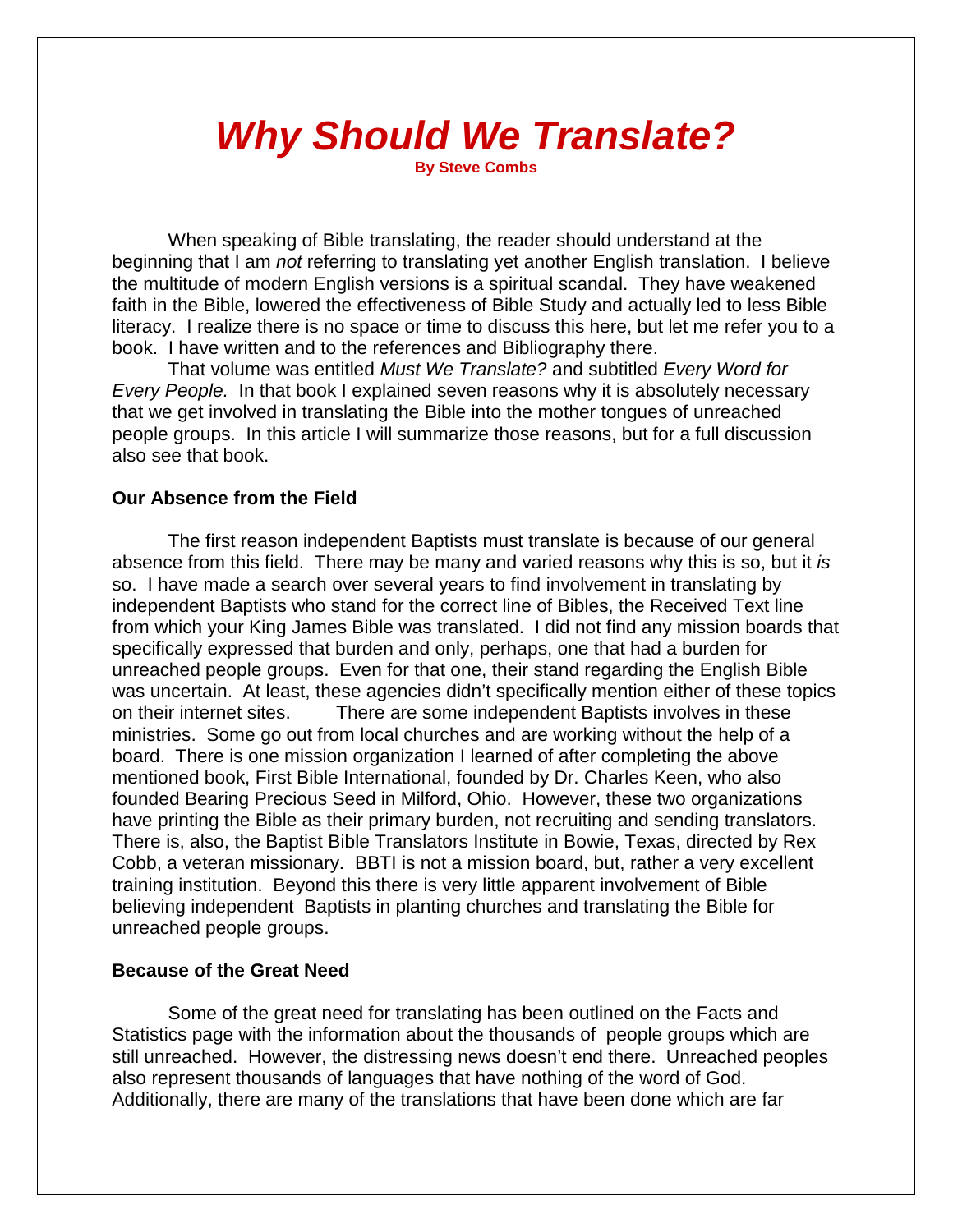inferior in quality to what they should and could be.

The Ethnolouge is the most complete language listing in existence, produced by SIL, the sister organization to Wycliffe Bible Translators. According to it, there are 6,912 living languages on earth (SIL, Ethnolouge, [www.ethnolouge.org,](http://www.ethnolug.org,/) 2005). This number has grown over the years with the increase of knowledge and is probably still less than the real number. Some of these languages may even be broken down into dialects that are similar yet different enough to need separate translations.

Of these 6,912 languages, only about 400 have the whole Bible. Around 1000 more have the New Testament. About 2,800 others have bits and pieces, some being a work in progress. But, the real heart wrenching fact is that over 2,800 languages have no part of the word of God. They don't even have one word in a written translation into their mother tongue. The people can never read it or hold in their hand. They can't read it in church and preach it. They can't grow by feeding on the word of God

#### **Because of the Power of the Mother Tongue**

*For then will I turn to the people a pure language, that they may all call upon the name of the LORD, to serve him with one consent. (Zephaniah 3:9)*

The above verse is a prophecy that God would give the people of Israel a pure language. It is also an expression of how the Jews and God felt about their language. The mother tongue of the Jews was (and is) Hebrew. To them it is a special language. In fact, any other language was considered a "strange language. "When Israel went out of Egypt, the house of Jacob from a people of a strange language" (Ps. 114:1). Some languages are even spoken of as being "hard" languages. "For thou art not sent to a people of a strange speech and of an hard language, but to the house of Israel" (Ezekiel 3:5). To many Hebrew is a "strange" language, because their mother tongue is different. To me Hebrew is a "hard" language. But, to the Jews Hebrew was a natural instinctual language and it "feels" right and normal in the same way that English feels right and normal to us.

This is the case with every distinct people and their language. A people's heart language speaks to them in a way that no other language can. Even when they know a second language they relate the words and idioms of that language to their own mother tongue for full understanding. The language a person grows up hearing and learning exists as something much deeper than the intellectual sum of grammar, vocabulary, and idiom. It exists, for that individual, on an almost instinctual level. When a person sees or hears his mother tongue it has a deeper effect on him than any other language. It can open his understanding of God and salvation like no other can.

In Genesis 10, we have the story of the tower of Babel. The significance of this story goes way beyond the rebellion of man and God's way of dealing with that rebellion. Of course, God had commanded them to scatter and replenish the earth, but they had chosen another way. They remained together and determined to build an empire. The symbol of their power was the tower and the strength of their unity was the fact that they all had one language. In order to force them to separate according to their nations, God confused their language. They couldn't understand one another any more so they had no choice but to gather into smaller groups according to common languages. They each went their own way. From there languages continued to multiply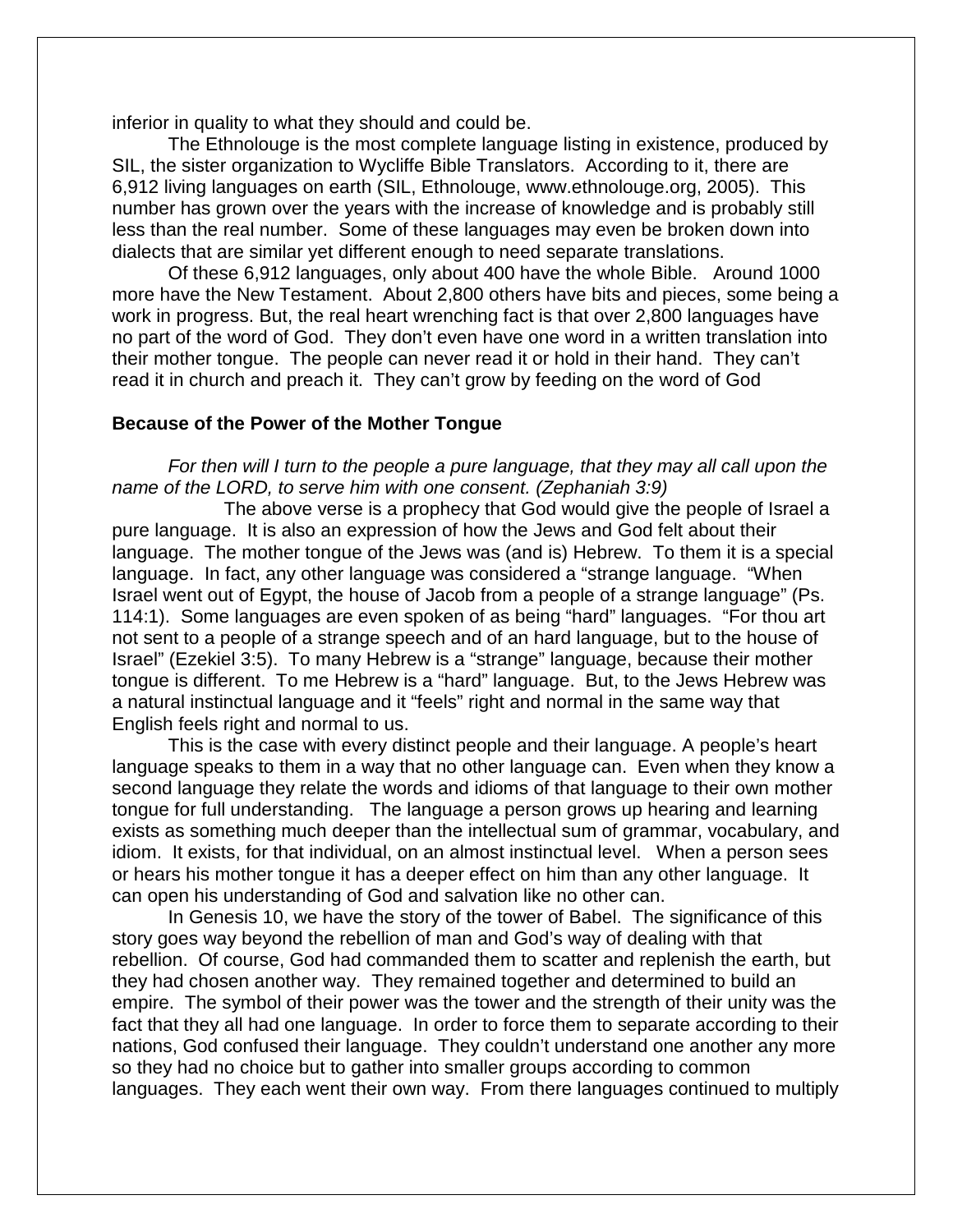naturally, so that now the world has many languages that can be traced to a few great language families.

There is, of course, more to it than that. It fit perfectly into God's plan for the nations. The confusion of languages was a necessary part of God's plan as expressed in Acts 17:26-27. He "hath made of one blood all nations of men for to dwell on all the face of the earth, and hath determined the times before appointed, and the bounds of their habitation; That they should seek the Lord, if haply they might feel after him, and find him, though he be not far from every one of us". God's plan included separating the nations. Why? According to Acts 17 there is something about the separation and association with one's own kind that encourages a seeking after God. This association includes a group feeling of identity that produces a common way of life and thinking. If God can get a foot-hold in a group like this, the faith of some will encourage faith in others. The specific group will have much of its identity found within its distinct language and through this language they will find a natural wall of protection from the ideas of foreign groups which have a different identity, culture, and language. The gospel itself is, of course, cross-cultural and requires that someone from one culture go to another culture to make it known. However, when this alien, the gospel preacher, arrives in the new group it is necessary that he identify himself with that group and that he become accepted by that group. He can only do this by, among other things, learning that group's language and communicating with them in that language.

## **Because of the Power of God's Word**

When Paul was traveling to Jerusalem at the end of his third missionary journey, he determined to stop near Ephesus and to bid farewell to the elders there (Acts 20:17- 35). In the eighteen verses of his speech, he referred to the word of God or to the preaching of the word of God in nine verses. There Paul was commending the future of the church which he had built to the God who was able to preserve it. Specifically he was commending the church to the word of God (32).

What was this word to which he was commending them? Was it just the Old Testament? Certainly not. Paul had spent many years writing inspired letters to various churches. It was to these scriptures that he was commending the churches (2 Peter 3:16) as well as those of the Old Testament. He trusted God's ability to use the scriptures to continue the church growth and expansion that he began. He did not trust Timothy or Titus or Silas to do this, because they too would soon be passing from the scene. But, He knew that God's word would always remain.

When a missionary goes to a people to preach the gospel to them, he hopes to have great fruit among them. He may have much fruit. He may start one church or many. He may stay many years. But, he cannot stay forever. Let's suppose he has gone to a people who have no Bible in their language. When he leaves, in whose hands does he leave the security of the church's future? He could leave it in the hands of the elders he has trained. However, this is no certainty of a good future. Paul told the Ephesian elders that wolves would arise from among *them* (29, 30). The only real security is to do what Paul did and that is to commend them to the word of God (32).

Without the word of God in their language a church cannot survive in a healthy and doctrinally pure condition. For this cause, missionaries must not neglect the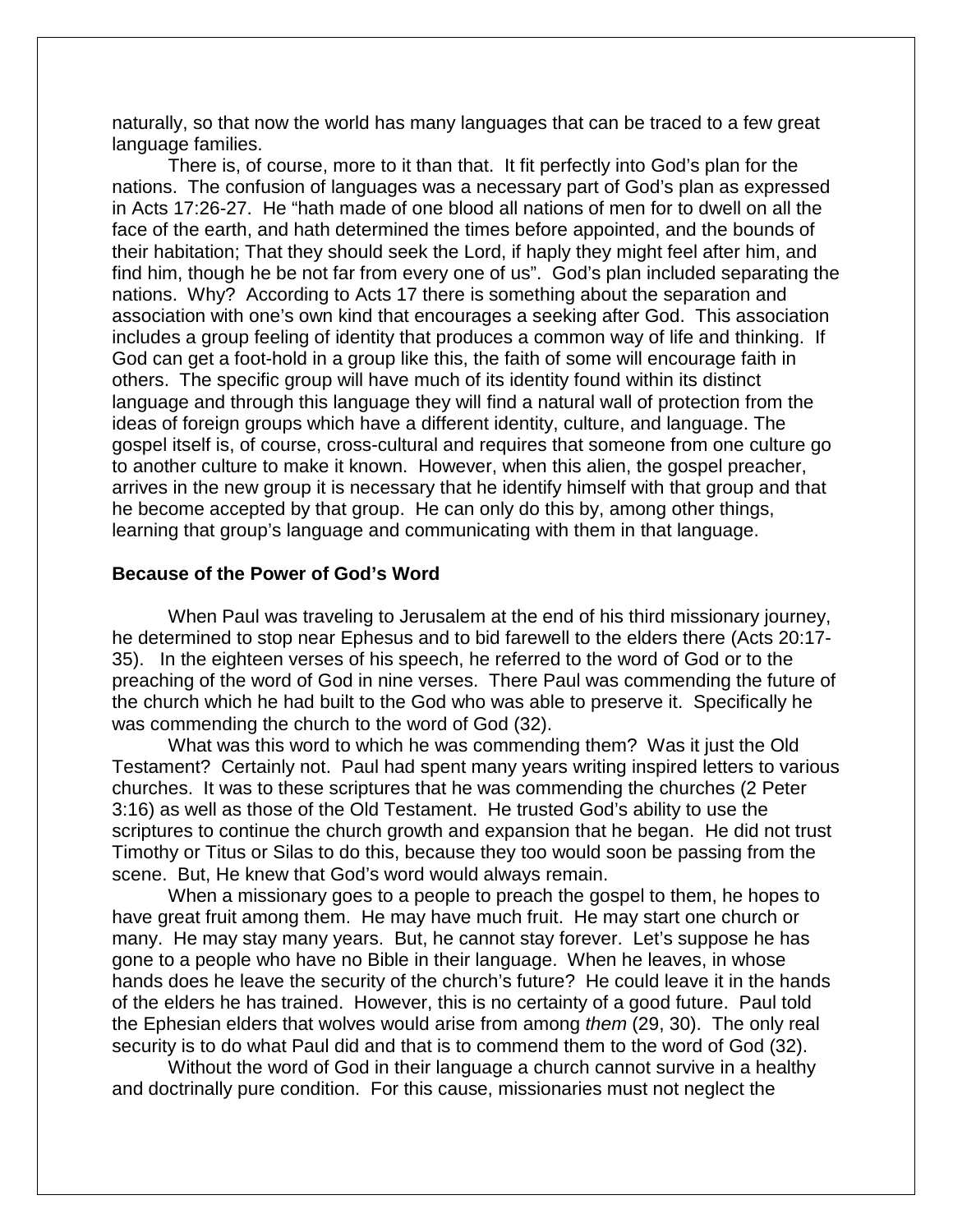translating of the Bible. If they should do so, they neglect to perform a full ministry and they place the church in jeopardy.

## **Because of God's Plan**

# *Man shall not live by bread alone, but by every word that proceedeth out of the mouth of God. Mt. 4:4*

The Bible proceeds out the "mouth of God." This is the Biblical definition of inspiration (2 Tim. 3:16). The words, all the words, of scripture proceed out of God's very mouth. These are individual words, not simply messages. They are HIS words, not man's. They are part of His heart and of His nature. But, they are given TO mankind, to transform man and his manner of living.

The words of God were given to "live by." We are born again by the word of God (1 Peter 1:23). The word gives us milk so that we can become healthy and grow as babies in Christ (1 Peter 2:2). It is meat for those who are mature (Heb. 5:14). Those who gaze at it are transformed into the image of Christ (2 Cor 3:17-18; James. 1:22-25). The Scriptures give spiritual strength and muscle and give us "an inheritance among all them which are sanctified" (Acts 20:32) Is it any wonder why we must live by "every word that proceedeth out of the mouth of God"? The word of God is absolutely necessary to growth and godliness.

Are these benefits of the word of God the sole possession of western or English speaking Christians? Are we, in the heart of God, to be the only recipients of His good word? Is it only for us to get alone in the mornings to read and meditate on the Scriptures and hear the small still voice speak to our hearts through his word? Is it not also for the most ignorant and primitive individual in the darkest wettest jungle? Yes, a thousand times, yes. It is also for them. Man, every man, must live by every word that proceeds from the mouth of God. This is the express will of God and we are His instruments to make it a reality. If all men do not have the knowledge of God, it is to our shame (1 Cor. 15:34).

### **Because of God's Footsteps**

God is the God of history. He has determined the ultimate end of history and the course the world will take to get there (Is. 46:10). God is intimately involved with the activities of history. Throughout the Old Testament we can see how He intervened in history on behalf of His people and in dealing with man in general. The flood, the call of Abraham, the selling of Joseph into Egypt, the call of Moses, the plagues of Egypt, the Red Sea, the giving of the law, the captivities and subsequent deliverance during the period of the Judges, God fighting for his people during the time of the Kings, the judgment on Solomon, the captivity of the Northern kingdom, the Babylonian captivity of Judah, the prophecies, and the judgments on the nations are examples of how God intervened in history during the time of the Old Testament.

God was not silent in the New Testament either. The most monumental involvement of God in the history of mankind took place in the New Testament. This was the coming of the Lord Jesus Christ into the world along with His work, crucifixion,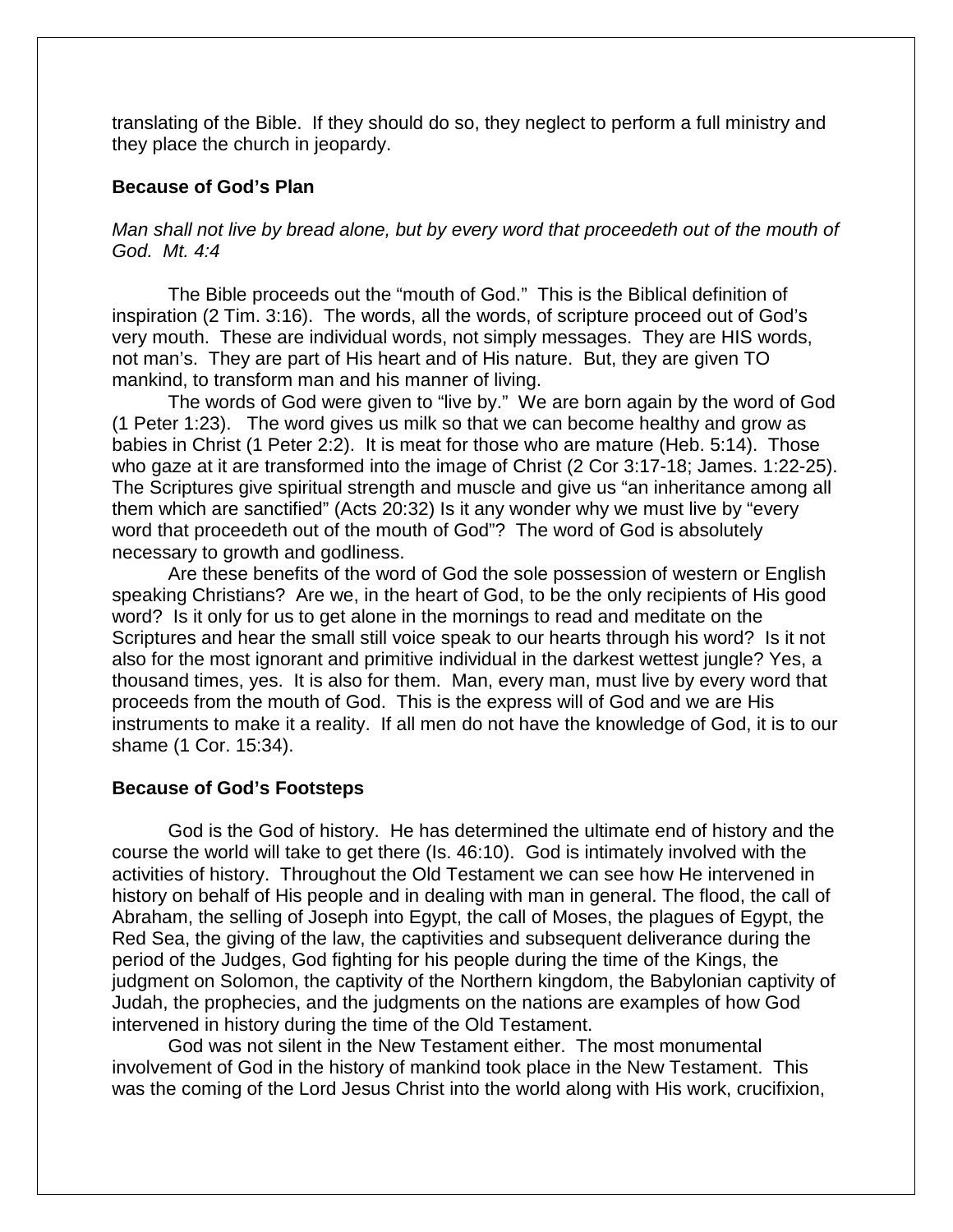and resurrection. After His ascension, the power He gave his apostles and servants was remarkable. The ultimate promise of His involvement is found in the Great Commission: "lo, I am with you alway, even unto the end of the world." (Mt. 28:20)

The tone was set for God's involvement in history after the close of the New Testament period. With some spiritual discernment and knowledge of God from the Scriptures, it is possible to trace the footsteps of God. Jesus said, "Without me ye can do nothing" (Jn. 15:5). So, when God's work is done, it is God who has done it through man as His instrument. All labor for the Lord is done by His grace and sufficiency (1 Cor. 15:10; 2 Cor. 3:5).

So what do the footprints of God in history tell us about His attitude toward translating His word into all languages? The answer to this question is abundantly seen throughout the church age. From the close of the apostolic age (about A.D. 100) new translations appeared in abundance up until the time of the Dark Ages (about A.D. 500). There was little translation done while the Catholic Church dominated the European scene for about 1000 years. However, as soon as the reformation dawned with the posting of the 95 theses by Martin Luther, Bible translation literally exploded. The true church had broken its chains to the great oppressive whore (Rev. 17) and the Spirit of God caused it to start blossoming and expanding. Part of that expansion involved Bible translating. Wycliffe says,

We can rejoice in how God has blessed Bible translation during this last century. In 1900, 522 languages had at least some Scripture. Today more than 2,200 languages have at least some of the Bible in their language (Dr. John Watters, "Vision 2025").

Does God promise that every culture and people will have a perfect Bible? No, there is no promise that this will occur. God's promise is that He will preserve His words. *"The words of the LORD are pure words: as silver tried in a furnace of earth, purified seven times. Thou shalt keep them, O LORD, thou shalt preserve them from this generation for ever*" (Ps. 12:6, 7). We believe God has done that in English and, as we shall see, history will reveal what God has done with other languages*.* What God *has done* will reveal something about His desire and His plan.

After the close of the New Testament, up to 500 A.D. there were dozens of translations made. By about 150 the Bible had been translated into Syriac (the Peshitta version) and Latin (generally called the Old Latin version or the Itala). Around 170 a man named Tatian published a harmony of the gospels known as the Diatessaron. This was also translated into Syriac. Egyptian versions, known as Coptic, began to appear in several dialects by about the middle of the third century (A.D. 250). Ulfilas, the great missionary to the Goths, translated the Bible into Gothic about 350. The Bible was translated into Armenian after A.D. 400. The Georgian Version was translated for the people in the mountainous region between the Black and Caspian Seas in the middle of the fifth century.

During the Dark Ages, Bible translating slowed down. The Roman Catholic Church desired to keep the Bible out of the hands of the people. Nevertheless, as we have already seen, the Nestorians were busy spreading the Gospel and translating the Bible almost through the entire period. Also, as we know, the Irish missionaries who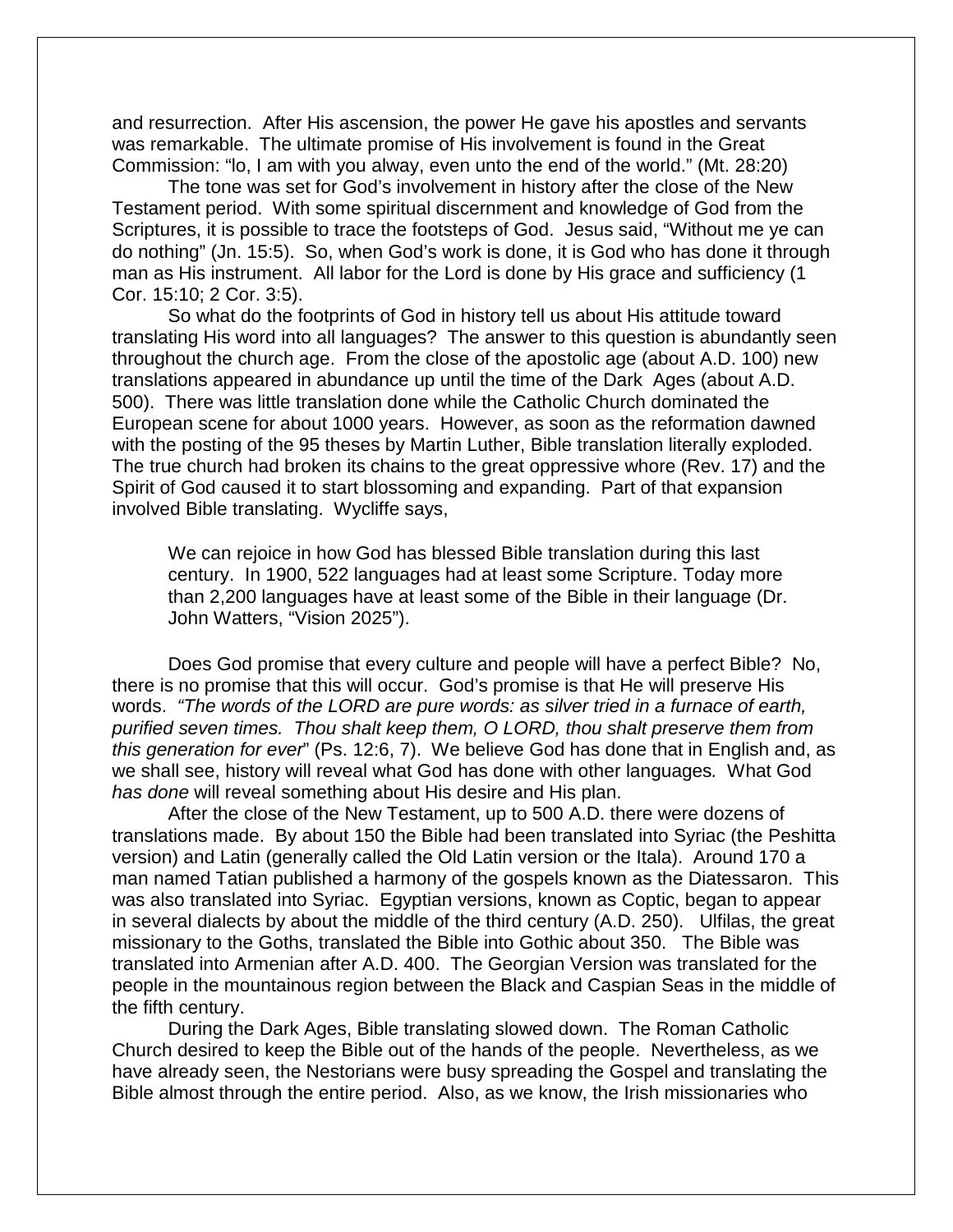spread into Europe translating portions of Scripture.

However, when the Reformation started, Bible translating increased greatly, starting with Martin Luther's translation into German from the newly printed Received Text edited by the great reformed scholar, Desiderius Erasmus. David Cloud has done much research on these translations and offers this summary of the translation work done from 1517 through 1900. I have included brother cloud's comments here, but I have left out most of the specific translations he mentions, because the list is so long.

THE RECEIVED TEXT GOES TO THE ENDS OF THE EARTH As we have seen, the King James Bible and its immediate predecessors were based upon the Received Text. In fact, practically all non-Catholic Bible translation and printing work from the 1500s until the late 1800s was based upon the Received Text. Hundreds of translations were produced from the TR during these centuries…Godly missionaries from Europe, Britain, and America carried the Received Text to the ends of the earth by translating it into the languages of the people. Beginning with John Eliot, who produced the Bible in the Pequot language in 1663, missionaries were busy translating the Scriptures into the languages of the North American Indians. Dutch Protestant missionaries

translated the Received Text into the Malay language in 1734. In the 1800s, translations came fast and furious. Henry Martin translated the TR into Persian and Arabic; Adoniram Judson, into Burmese (1835); Though we cannot give the exact particulars of the textual basis for all of these translations, we do know that the vast majority of these were Received Text Scriptures. I know this from correspondence with Bible Society leaders and missionaries, as well as from my personal study of manifold sources, including personal examination of several of the translations referred to above (Slovak, Czech, Carey Nepali, Judson Burmese, German Luther, Russian, and Spanish). Some were translated from the English Authorized Version; some, from the Greek Received Text; some, from important European Received Text versions such as Spanish and German. When we say these were Received Text Bibles, we do not mean that they were exactly like the English King James Bible in every detail, but that they were textually the same as the KJV. They included the words and verses disputed by the modern texts. They contained "God" in 1 Tim. 3:16, for example. They contained Matthew 17:21 and Mark 9:44,46 and Mark 16:9-20 and John 7:53-8:11 and Acts 8:37- and the dozens of other verses which are omitted or questioned in the new Bibles. Please note, too, that in many cases the early Received Text versions in these languages have fallen into disuse and have been replaced in the twentieth century with Westcott-Hort type versions [David Cloud, "Modern Bible Versions," Way of Life, 2000, 25 June 2004, (http://wayoflife.org/articles/modem.htm)].

There are 147 foreign translations included in Brother Cloud's list. May I remind the reader that our purpose here is not to have a history lesson, but rather to trace the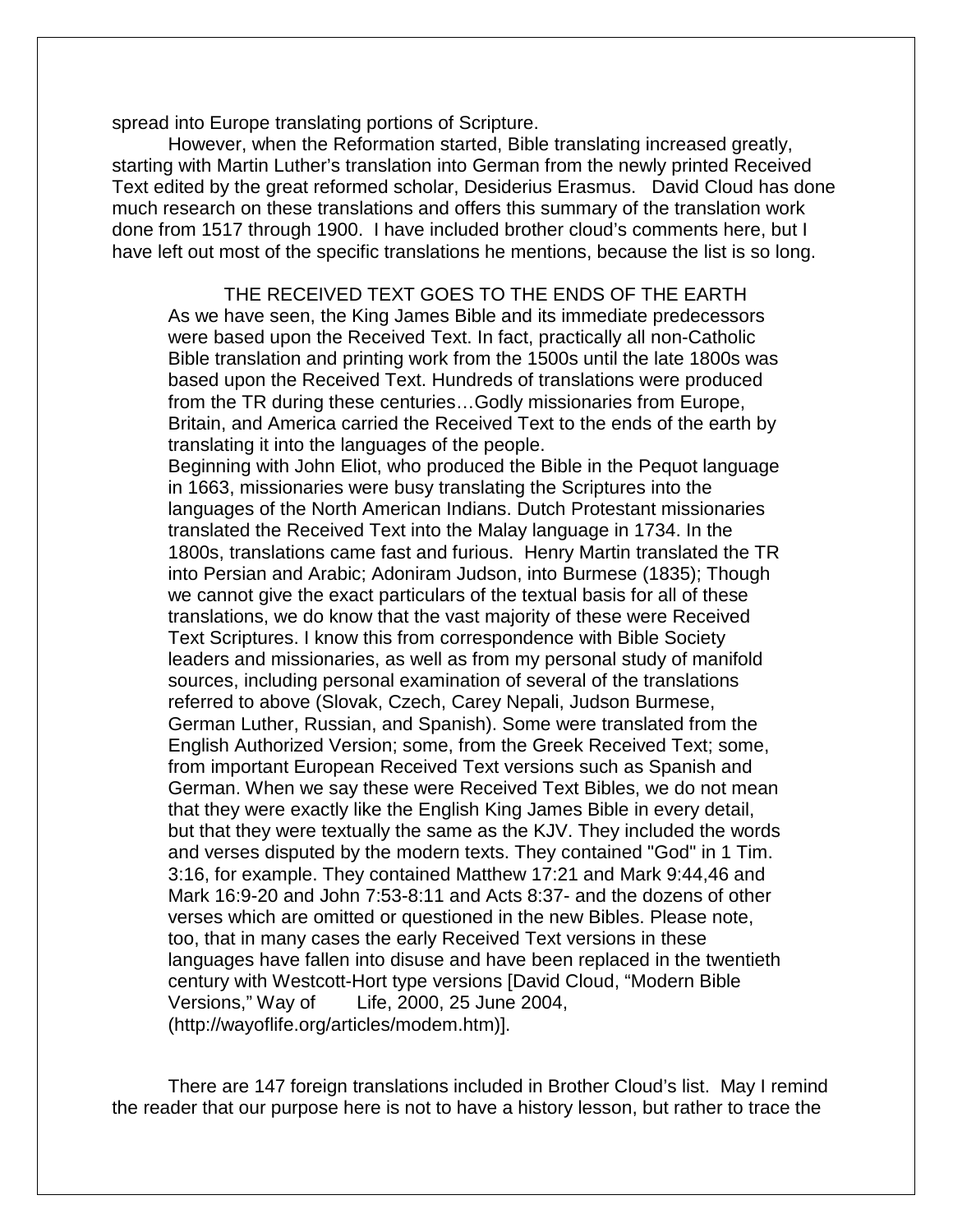footsteps of God in history. This list reveals some mighty steps that God has taken. Why was it in the hearts of God's people to make these translations unless the Spirit of God put it there? Why did God lead His people to go to such an effort to disseminate the word of God around the world? It must be for only one reason. God *wants* His word to be spread around the world, and He wants it not only in a world-wide language (English) that only the well educated can understand (outside an English speaking country), but He wants His word to be available to common poorly educated people in a language that those people can understand: their heart language and mother tongue.

It's hard to imagine how that anyone could miss the point of such a mountain of evidence. We have been looking for the foot prints of God in history and we have found them! There is a consistent history of Bible translation effort among believers from the time of the Apostles until now. The efforts summarized above are still going on. It is an unavoidable fact that God's people have in their hearts a desire to see God's word spread abroad. Many Christians desire to see the Scripture translated into the worlds languages. Why is this interest and desire there? The answer is obvious. God put it there. Why do you suppose God put this in the hearts of His children? Once again there can only be one answer. God wants all people to be able to read His word in an understandable language. God has led many of His ministers to translate the Scriptures. Why has He done this? Again the answer is the same. *God wants His word to be easily heard and read by anyone in a language they can easily understand!*

#### **Because of the Agencies Doing the work Now**

In the last section mention was made that most of the translation work done up until 1900 used the Received (Greek) Text as the source text for New Testament translation. In fact this is probably the case for most translation up until 1940. However, this is definitely *not* the case for translation work done now. The Received Text is the text of the Reformation and of the great missionary period from the 1600's to 1960. It is the traditional text of the true church before and during the entire middle ages. The Received text is responsible for all the great revivals of history and for starting the aforementioned missionary movement which is still going on. If we look at God's foot prints in history as we did in the previous section, it is obvious that God has made a deliberate choice of the traditional Received Text.

There is a rival text and it is different. It has come to us in several forms since the Anglican clergymen, Westcott and Hort, introduced it into the English revision committee of 1881 which produced the Revised Version. Its current popular form is that of the critical Greek text published by the United Bible Societies. We call it the UBS text. It is not my purpose to go into these matters in depth. However, it is necessary that I point out that the UBS text has made over 8000 changes in wording as compared to the Received Text. The UBS editors include both Modernist and Roman Catholic elements. In speaking of history, parts of this text can be traced back to at least A.D. 250. But, there are no foot prints of God on it. It has never been used to bring major revival or great movements of God. God rejected it when it came time to choose a text for the Reformation. He rejected it when it came time to make the greatest translation to ever exist, the King James Bible, in 1611. He rejected it when it came time to start the missionary movement of the Moravians (the 1600's). He rejected it when it came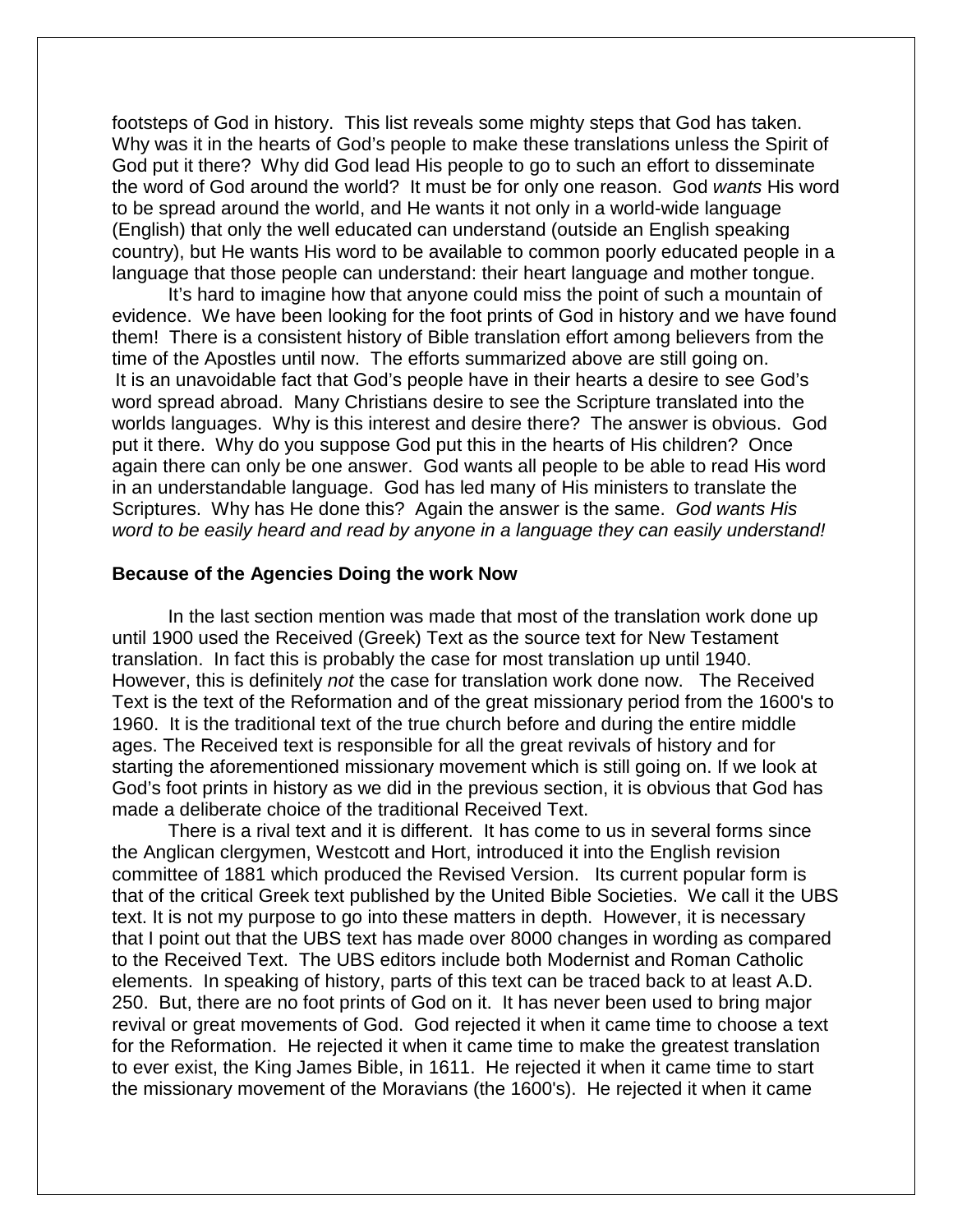time to start the greatest missionary movement in history (1790's). It has always been associated with heresy. We can see this in that it is the type of text found in the official Bible of the Roman Catholic Church, the Latin Vulgate, and in all translations approved by the Roman Catholic Church. That church has rejected all versions that come from the Received Text. The UBS type text is behind Good News, the Revised Version, the American Standard Version, the Revised Standard Version, the New American Standard Bible, the New International Version, the Message, The New Century Version and every other modern Bible available. Even the New King James, which supposedly was translated from the Received Text, shows influence from the critical philosophies behind the UBS Text.

Now with that as a background we can launch into our review of the major agencies involved in today's translation efforts. Let me say, though, in the interest of balance, that I am glad that some effort is being made. I am also not evaluating the salvation or spirituality of anyone involved in these organizations, except to examine some of their beliefs and obvious doctrinal preferences. We are looking at methods and principles and practices and beliefs.

# **Major Agencies**

Some of the major agencies making this effort today are:

- 1. Lutheran Bible Translators
- 2. Pioneer Bible Translators
- 3. New Tribes Mission
- 4. Evangel Bible Translators
- 5. World Bible Translation Center
- 6. The Seed Company
- 7. The International Mission Board (Southern Baptist)
- 8. Baptist Mid-Missions (Bibles International)
- 9. Association of Baptists for World Evangelism
- 10. SIL and Wycliffe Bible Translators
- 11. United Bible Societies
- 12. Baptist Bible Translators Institute
- 13. The Trinitarian Bible Society
- 14. Graceway Bible Society
- 15. Bearing Precious Seed
- 16. First Bible International

In this brief study we can only summarize the methods and principles of these organizations. The first eleven of these all use a Greek New Testament other than the Received Text. This can be readily discerned by an examination of their web sites. Numbers 1-7, 9 and 10 use the UBS text. Number 11, The United Bible Societies, produces that text. Bibles International (No. 8) uses the "Majority Text" which is a third text with about 1000 differences from the Received Text. It seems that the modern desire is to use anything except the text God has approved.

A word about the United Bible Societies is in order here. The UBS text itself lists the editors of that text. An examination of the statements of these men reveal that they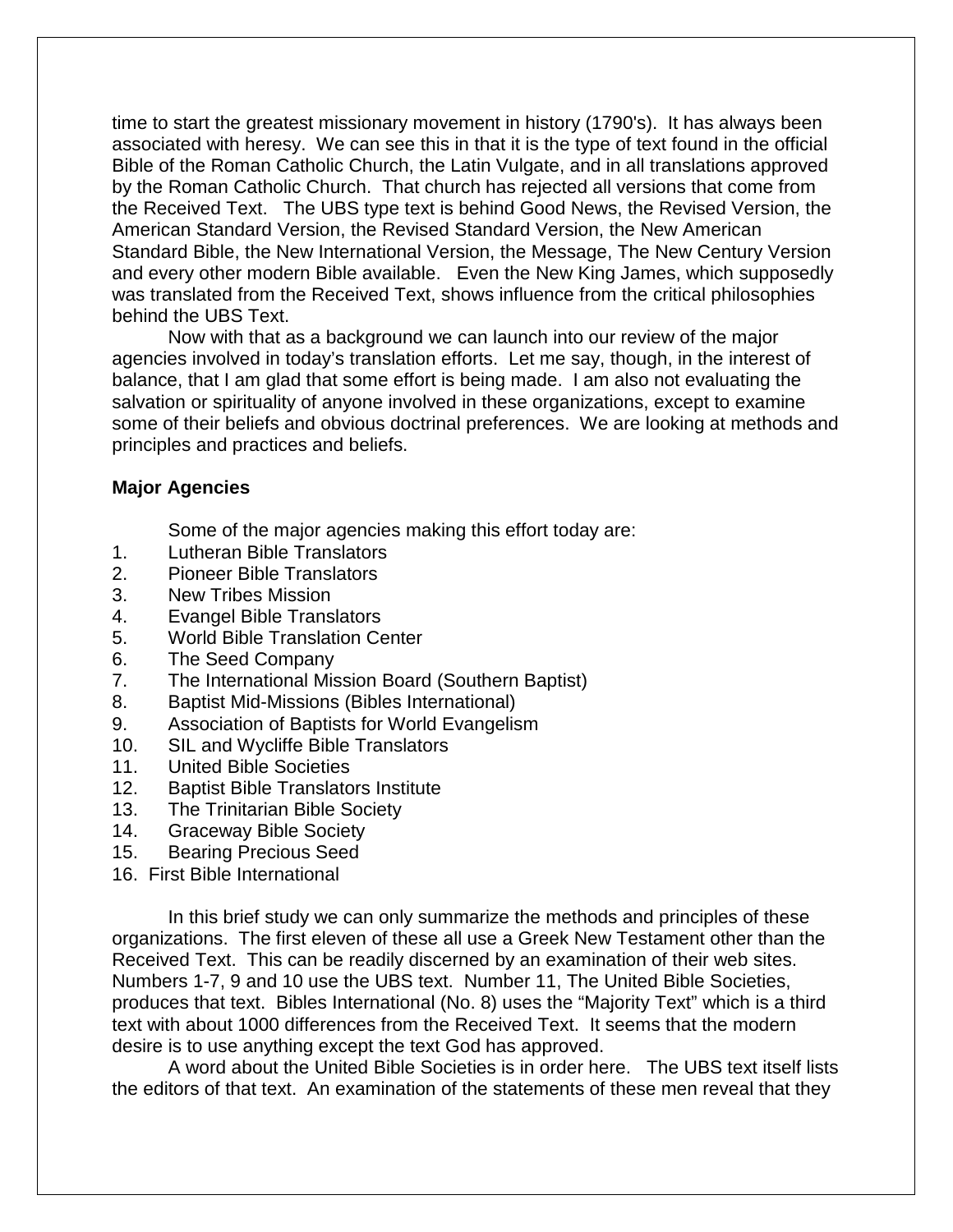all are liberal in their theology of the Bible. They do not believe that God has preserved His word in as pure a form as He inspired it. There is even some doubt about the quality of the inspiration. One of the editors is Carlo Martini, a Roman Catholic Cardinal. As history proves, the Roman Catholic Church does not desire the pure word of God to be in the hands of the common people. The United Bible Societies is a liberal leaning Catholic compromising apostate organization. Nearly every other translation organization in existence is tied to them in some way.

Another problem is with the quality of the translations. In many cases the translations done are no better than Today's English Version (otherwise known as Good News for Modern Man). This is a liberal watered down version. If it's the best some of these translators can give a needy people, that is truly a sad shame.

Numbers 12 through 16 are all committed to the Received Text and the King James Bible. Unfortunately, none of them are precisely a Bible translating organization. They all will encourage translation and some are equipped to help in translation checking (such as the Trinitarian Bible Society). The only one doing much to recruit translators is The Baptist Bible Translators Institute and they are not a sending agency, but rather a training institution. The rest are involved in various stages of printing and distribution of Bibles. First Bible has been trying to expand translator training in the East.

## **Conclusion**

The picture that has just been painted is not an encouraging one. Most of the mission organizations specifically and explicitly committed to Bible translating are listed above. The first 11 of these organizations promote the use of the UBS Greek Text. They are in fellowship with a corrupt organization that is led by heretics, that compromises and cooperates with false teachers, and provides a Greek Text which is edited by liberals and Catholics and approved by the Roman Catholic Church. Hence, these organizations are, at best, guilty of compromise and, at worst, doing great harm through the quality of the translations they produce and through revising existing faithful translations to be closer to the UBS Text.

This is what is offered to the world. Where are the faithful independent Baptists, who stand firm on the KJB and the Received Text? The faithful organizations listed in 12-16 are not strictly mission agencies. They are mission support organizations. Only one is involved in recruiting of translators. First Bible encourages translation and seeks to partner with translators, but it is still a new organization. It seems that we have been largely absent from this field. In fact, we have nearly totally abandoned the field and left the task of Bible translation to modernists, Catholics and those who cooperate with them.

On the positive side there is some move toward developing translation ministry, but it cannot yet be said to be a general movement among fundamental Baptist churches. There is a Bible Institute training linguists and cross-cultural missionaries (the Baptist Bible Translators Institute). There are publishing organizations. There are churches here and there which are sending their own missionaries without the help of an agency. Also, there are some agencies that may have one or two translator missionaries supported through them. Other Bible believing translator missionaries have probably gone through New Tribes, Wycliffe, or one of the others. Nevertheless,